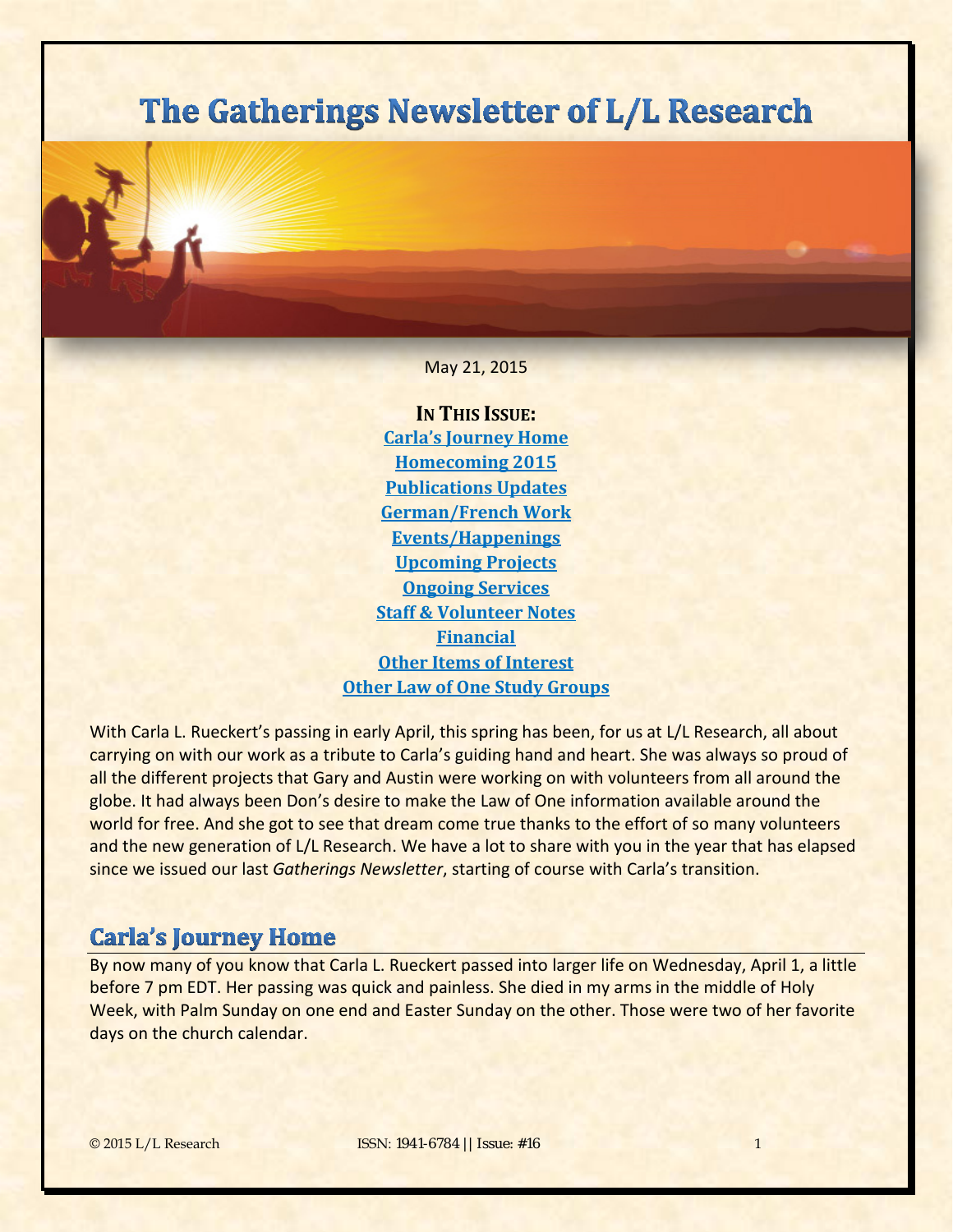Her funeral was held on Friday, April 17 at her home church, St. Luke's Episcopal Church. She chose every part of the service years ago and it was absolutely glorious in praising God and all the creation. Singing sacred music always fed Carla's soul from the time she was three years old. I gave Carla's eulogy and attempted to give people an idea of how Jesus and unconditional love were the cornerstones of her life. If you would like to read the eulogy you can click [here.](http://www.bring4th.org/news/index.php?newsid=143)

You can also find Gary's tribute [here,](http://www.bring4th.org/members.php?uid=45&catid=all) and Austin's near the bottom of this [page.](http://www.bring4th.org/archive.php?uid=214&catid=all&m=4&d=15&y=2015)

Though we here at L/L Research are devastated by our loss, we shall eventually heal and rejoice in her



homecoming. It is because Carla was so prolific in her fruits of love that we will be busy for many years to come just catching up. We would like to thank everyone who has expressed such sweet condolences. We are lifted up by them. – Jim McCarty

# <span id="page-1-0"></span>**Homecoming Gathering 2015**

After we began the process of regaining our bearings subsequent to Carla's passing, we three remaining in Louisville gathered to discuss gathering—specifically, the Homecoming Gathering. Homecoming hinged completely on Jim's needs and healing process. Fortunately when asked if he would be interested in hosting L/L Research's annual event, he did not for a moment hesitate: we would keep the torch lit and continue dreaming the impossible dream.

Beginning: **Friday, September 4** Ending: **Sunday, September 6**

*(With optional, additional time on Monday, September 7th if you'd like to help clean up in the morning, hang out, and possibly share a couple hours of meditation and noble silence in the afternoon.)*

### **Format**

Carla really enjoyed the teaching format. She had such a gift for the speaking inspiration of blue ray, and had so much to share. As her medical condition increasingly limited her abilities, however, we developed a tradition of the symposium: creating the space for attendees to use a 30-minute segment of time to present on a topic close to their heart. We will use the same format for the 2015 Homecoming Gathering.

Presentation is not necessary—many choose to participate in the event without presenting—but it is highly encouraged if you have even an inkling of interest. We love hearing from everyone in the circle and we find the energy flows, builds, and spirals upward ever so intensely and beautifully when seekers bring something to the table.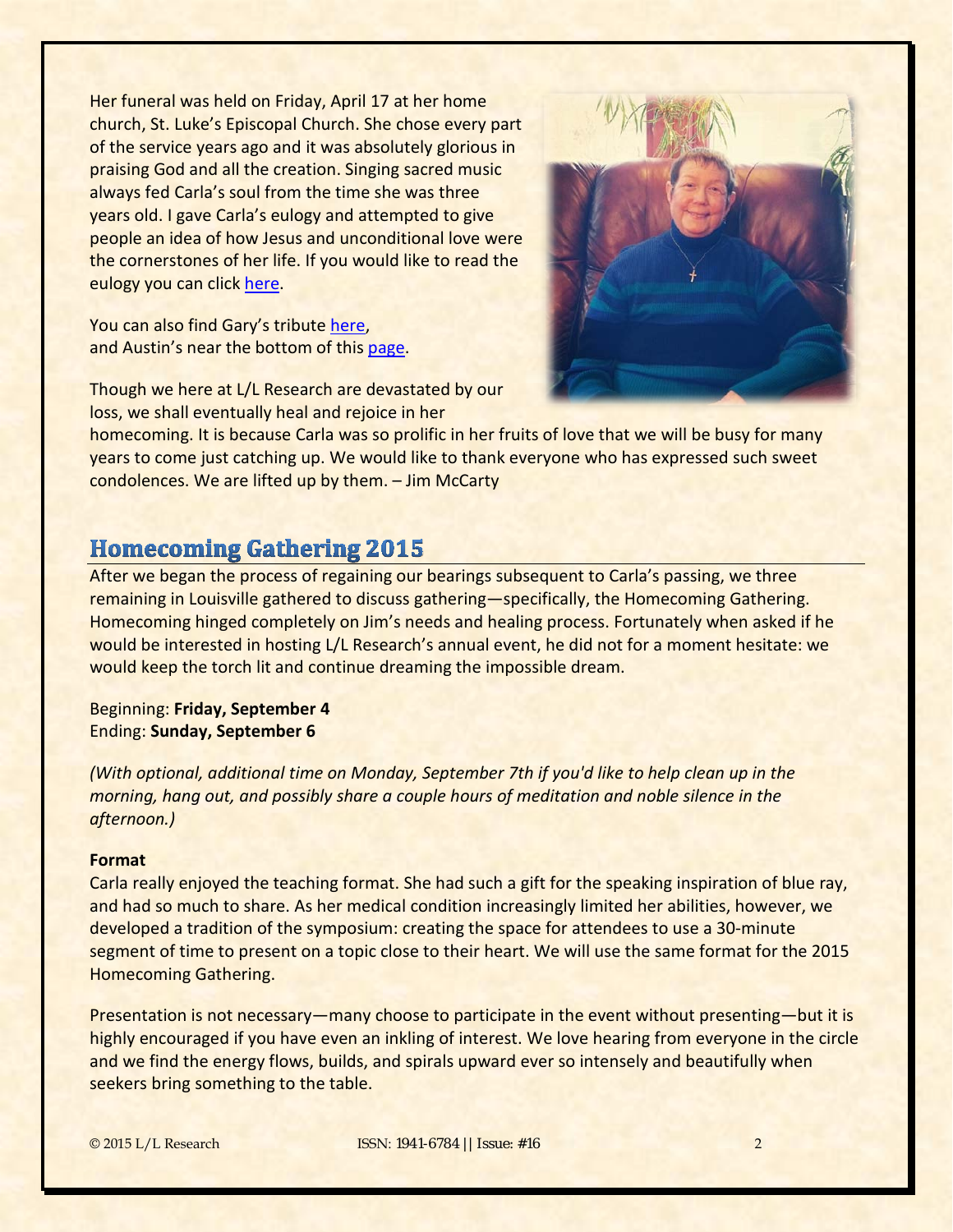Options for presentation include but are not limited to:

- Sharing of significant catalyst or important event in your life
- Explaining why JJ Abrams was the wrong choice to direct *Star Wars: Episode 7*
- Coming with a question for the group in order to receive feedback from other seekers
- Playing or performing music, reciting poetry, or other creative expression
- Summing up the secrets of the universe in a 30 min presentation with PowerPoint slides
- Reading a paper you wrote on philosophy, metaphysics, or something else close to your heart.

The basic criteria are that your presentation be in some way related to spirituality, philosophy, personal growth, and of course not be heinously offensive to other attendees. Within those parameters the possibilities are limitless.

### **Registration**

Though we would prefer to open our arms and have a Woodstock-sized event, but with better parking and no brown acid, our suburban location limits the amount of people to a maximum of 40 we can accommodate comfortably. So far a quarter of the total spaces have been claimed.

### **For more logistical information please click [here.](http://www.bring4th.org/news/index.php?newsid=148)**

### **To** *register,* **please click [here](mailto:here) and/or send an email to us at [contact@llresearch.org.](mailto:contact@llresearch.org)**

If you would like to discuss the upcoming event with other seekers and perhaps look into the possibility of carpooling and/or room sharing and/or couch surfing, please visit Homecoming's thread on the Bring4th Forums in the "Meet-Up Area" forum [here.](http://bring4th.org/forums/showthread.php?tid=10908)

# <span id="page-2-0"></span>**Publication Updates**

# **Kindle/mobi/e-pub**

While physical paper books have not become obsolete, our digital technology continues to progress by leaps and bounds. In our previous *Gatherings Newsletter* last year, we shared the beginning of our foray into the realm of digital publishing by selling our books through the Kindle marketplace. We are happy to report that L/L Research's digital publishing has continued apace. We have formatted all of our major publications into the popular e-pub & mobi formats for [purchase through our online store.](http://store.bring4th.org/index.php?cPath=29)

On top of this, we now offer *The Law of One* books in e-pub and mobi formats for free on our archive website [here](http://llresearch.org/library/the_law_of_one_ebook/the_law_of_one_ebook.aspx) thanks to the fastidious volunteer effort of our friend in Germany, Andreas H.!

Please note that we will always keep L/L Research material available for free to the interested seeker through PDF or other readable format through our archive website.

### **Interviews**

- Video: Jim was interviewed by Huffington Post blogger Denise Wilbanks on [March 16, 2015](https://www.youtube.com/watch?v=JNoBtlRUvTE)
- Text: Carla interviewed by Deb West of "Lost Knowledge" on [September 10, 2013](http://llresearch.org/interviews/interview_2013_0910.aspx)
- Text: Jim also interviewed by Deb West of "Lost Knowledge" on [October 8, 2013](http://llresearch.org/interviews/interview_2013_1008.aspx)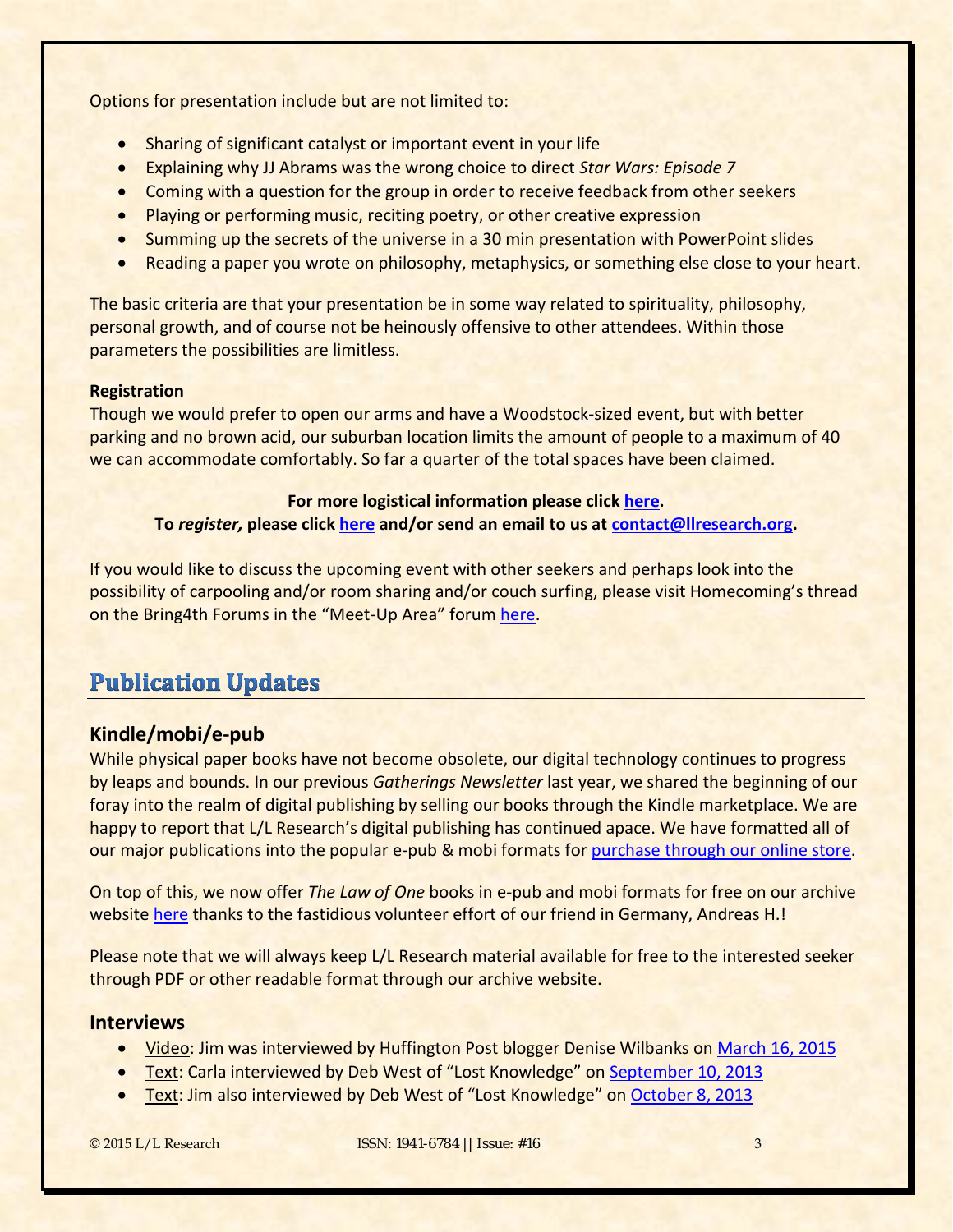### *A Book of Days* **online**

While Carla's *A Book of Days* has been offered online for free for some time now, it has been in a special calendar application format which did not show the full text at the same time. This past year, we finally uploaded th[e full-text PDF](http://llresearch.org/library/a_book_of_days_pdf/a_book_of_days.aspx) for anyone to download and take with them wherever they go.

# **Translations**

- The complete PDF's of the [Chinese](http://llresearch.org/library/the_law_of_one_chinese/chinese_translation.aspx) translations. Thank you, Terry Hsu!
- The *Law of One* Book II [Hungarian](http://llresearch.org/library/the_law_of_one_hungarian/hungarian_translation.aspx) translation. Thank you, Gyergyói László!
- The *Law of One* Books I IV [German](http://llresearch.org/library/the_law_of_one_german/index.aspx) translations. Thank you, Jochen Blumenthal!
- The *Law of One* Book I [Portuguese](http://llresearch.org/library/the_law_of_one_portuguese/index.aspx) translation. Thank you, Daniel Andreazzi!
- In the works: Books II III in Portuguese (thank you, Daniel), Book V in Russian (thank you, Vladislav), AWH in Chinese (thank you, Terry), Book I in Dutch (thank you, Frank), Book I in Greek (thank you, George), AWH in Polish (thank you, Simon), and Spanish transcripts (thank you Manuel, Veronica, and Gaby)!

### *Tilting at Windmills*

During the course of seven consecutive days, Carla and Jim granted Gary Bean the opportunity to conduct a 400+ question interview with them, and our friend Ken Wendt volunteered his time, equipment, and expertise to film the occasion. Gary's goal was to capture information about their work, their organization, their material, and their lives in one place; to create a more streamlined biography of L/L Research that brings together the pieces that exist in various writings, interviews, and radio programs; and to eventually, perhaps, make this raw material available for a documentary or similar type of video to be shared with the L/L readership.



The experience of the process of interviewing was an exercise in enjoying the positive polarity for each involved. Soon into the process the recording equipment became invisible as each developed an intensive concentration on the conversation at hand. And what a conversation! Over 30 hours of Q&A, they discussed the evolution of L/L Research from the moment Don Elkins' interest was first sparked in the UFO phenomena, to the social dynamics of those who have participated in this organization, to an examination of its mission, the art of channeling, the interpretation and application of spiritual principles, some personal biographical information, and, naturally, a few days of questions devoted exclusively to the Ra Contact.

Thanks to the volunteer efforts of Aaron T., Michelle H., Linda H., and Kim T., all the audio has been transcribed into text. Each session has subsequently been re-listened for accuracy. We are currently working on editing each of the transcripts and hope to publish it under the title *Tilting at Windmills:*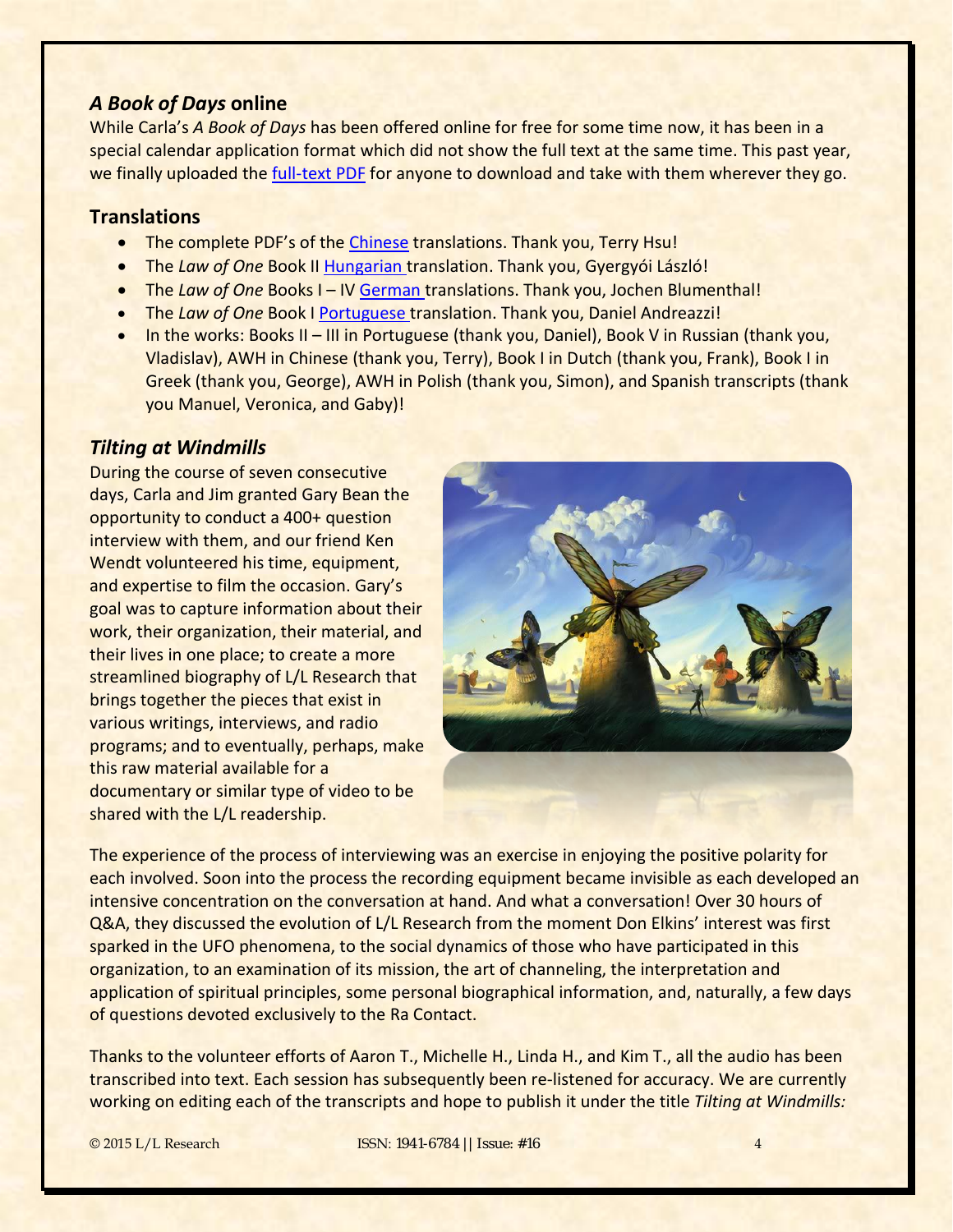*An Interview with Carla L. Rueckert and James A. McCarty* by fall of this year.

# <span id="page-4-0"></span>**German/French Work**

During the course of the past year, L/L Research took a step forward into completely unchartered territory. We partnered with our friend and German translator, Jochen Blumenthal, to create the first, what you might call, satellite center for L/L Research. Located in Germany, Jochen is building a small spiritual center and publishing firm which has received full rights to translate, publish, and sell all L/L Research material in German under the L/L Research banner.

It is a big and wonderful step for our little organization that helps to amplify our core mission to make this material available to all spiritual seekers around the world who may benefit from its somewhat unique perspective. And in keeping with that mission, all translations of L/L Research-original work will still be kept freely available on the archive website. Many many thanks to Jochen for the initiative and the hard work in making this possible.

We are grateful that, shortly before Carla departed this Earth plane, she was able to see this arrangement expand to include Micheline Deschreider's French translations as well, as Jochen forged a connection with Micheline to work in concert to help share her translations. We felt fortunate that Carla was able to participate in the unfolding of this process, lending her input to the design of both contracts we signed with Jochen, and becoming aglow in the knowledge that this is a new and effective way of making this material available to those who seek it.

# <span id="page-4-1"></span>**Events (in space/time)**

### **Universal Life Expo: May & September, 2014**

Through Gary and Austin, L/L Research had its first big outing at two expos last year at the Universal Life Expo in Columbus, Ohio. The events were interesting ones one, with between 200 - 300 different vendors in a giant convention hall offering products and services ranging from psychic readings, to massage, to crystals, to clothing, to instantaneous martial arts mastery via download a la *The Matrix*. Then there was us. We set out all of L/L Research's books (which make for quite a presentable if ragtag lot when taken together). We displayed 24x36" posterboard printed with a Ra quote, Quixote logo, and website info on a wooden easel. And we offered some print-outs with information, including a small brochure with condensed vital L/L stats. We talked about Carla and Jim's work, explaining that the books we have to sell are also available for free on the archive website.

It is a good thing that our objective wasn't to sell books, per se, because we only sold a handful. Our great hope (unattached though we were to outcome) was simply to share information in a dispassionate manner—never pushing, never sensationalizing, never implying that this information was needed, or that it would deliver enlightenment, or secure unlimited wealth, or whiter teeth, etc.—and to represent this work which is otherwise under- or un-represented in the new age/metaphysical/seeking community. There is not an urgency or need to disseminate, or a feeling that *we must shout this from the mountaintops!* We are mindful of Ra's gentle suggestion to forget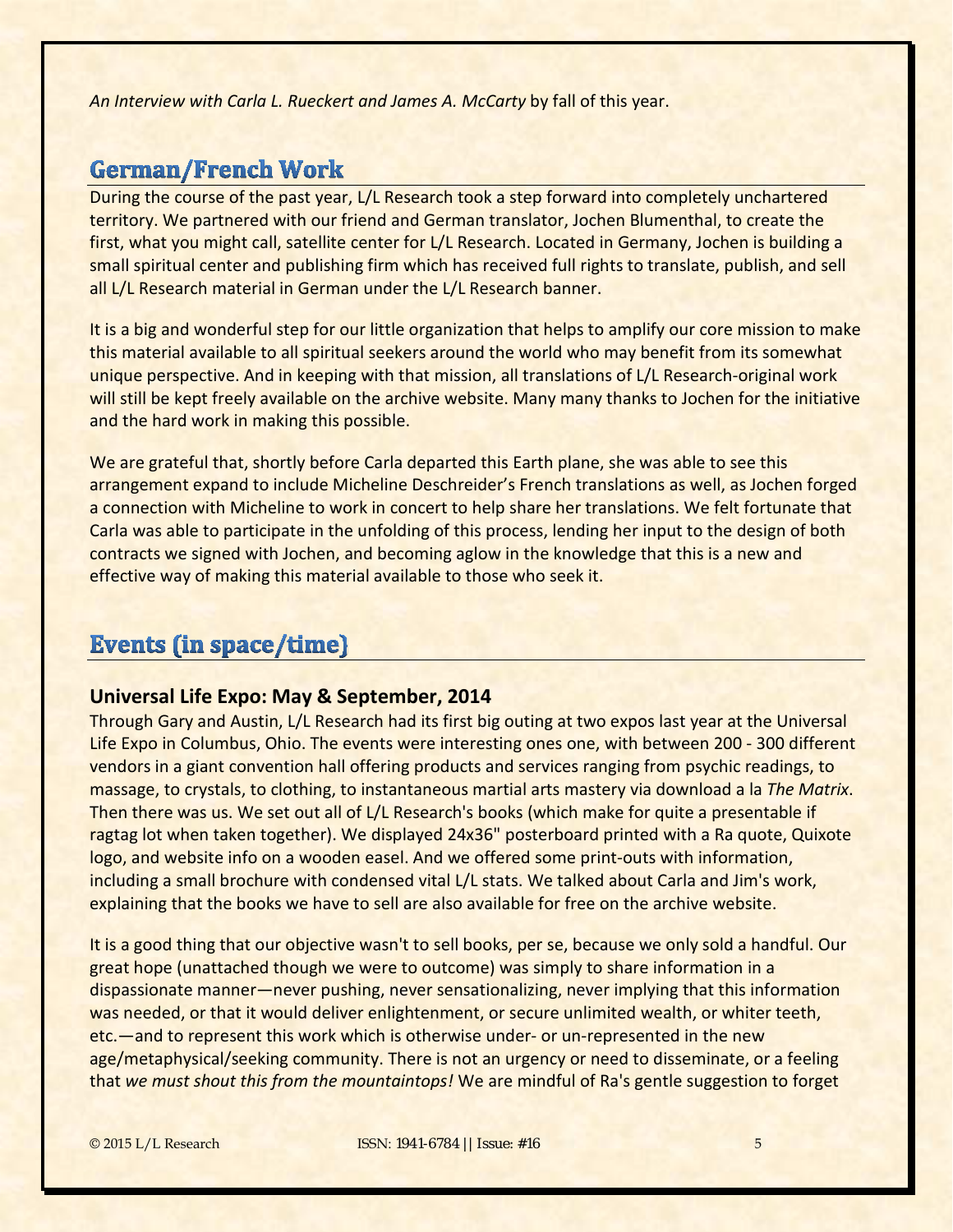you the counting, and hoped in that spirit only to drop seeds, and serve as needed. If one person is aided, then, according to Ra, all are aided.



Austin exchanging sound vibration complexes

There are questions that emerge for us, though. For instance, one challenge that continually presented itself: how do you speak about this philosophy to the passerby? What words do you use to give a thumbnail description? How do you possibly convey what this is and the magnitude of its (subjectively perceived) caliber in a few words? You don't, really. You just offer a watered down vague idea that this is philosophy about spiritual evolution and metaphysics. It is channeled. And, yes, there does seem to be a connection with the Ra of Egyptian mythology (your credibility increases when you begin heading down this road).

Another question: do you do anything to make the booth appealing? To catch the eye and draw people in? Is that in keeping with the spirit of the Confederation's intentions and mission, and the intentions of those who channeled them? No, it's not, in our opinion. So you plainly offer everything *as is*, and you make no motion, in presentation or in speech, to spin anything from the angle of the salesman: no sensationalizing, no gimmickry, no added sugar. This makes your booth even more passable, as many (but definitely not all) vendors there are acting the part of salesman. (You can't blame them, though. Many rely on these expos to make a living.)

And the people who attend these events, we came to believe, are not there to seek philosophy. Naturally there is presumably a desire to learn, but most, we believe, are looking for services with quicker gratification, such as energy work, or massage, or psychic readings; or most are seeking health-oriented products, or crystals, or that vendor in the corner with the really good kettle corn (it is true, it was amazing kettle corn). This is not to denigrate that seeking, we enjoy all those things too.

Reflecting on the three outings we've had thus far, we're considering that this is not the right environment for us. But, we don't know what other environment would be. Perhaps it is that the *Law of One* has no place being displayed in closer proximity to the more highly trafficked roads. Perhaps it is that this information is inherently designed to remain obscure and off the beaten path, to be discovered only by the seeker who consciously or unconsciously veers from the main roads in search of the uncommon gem.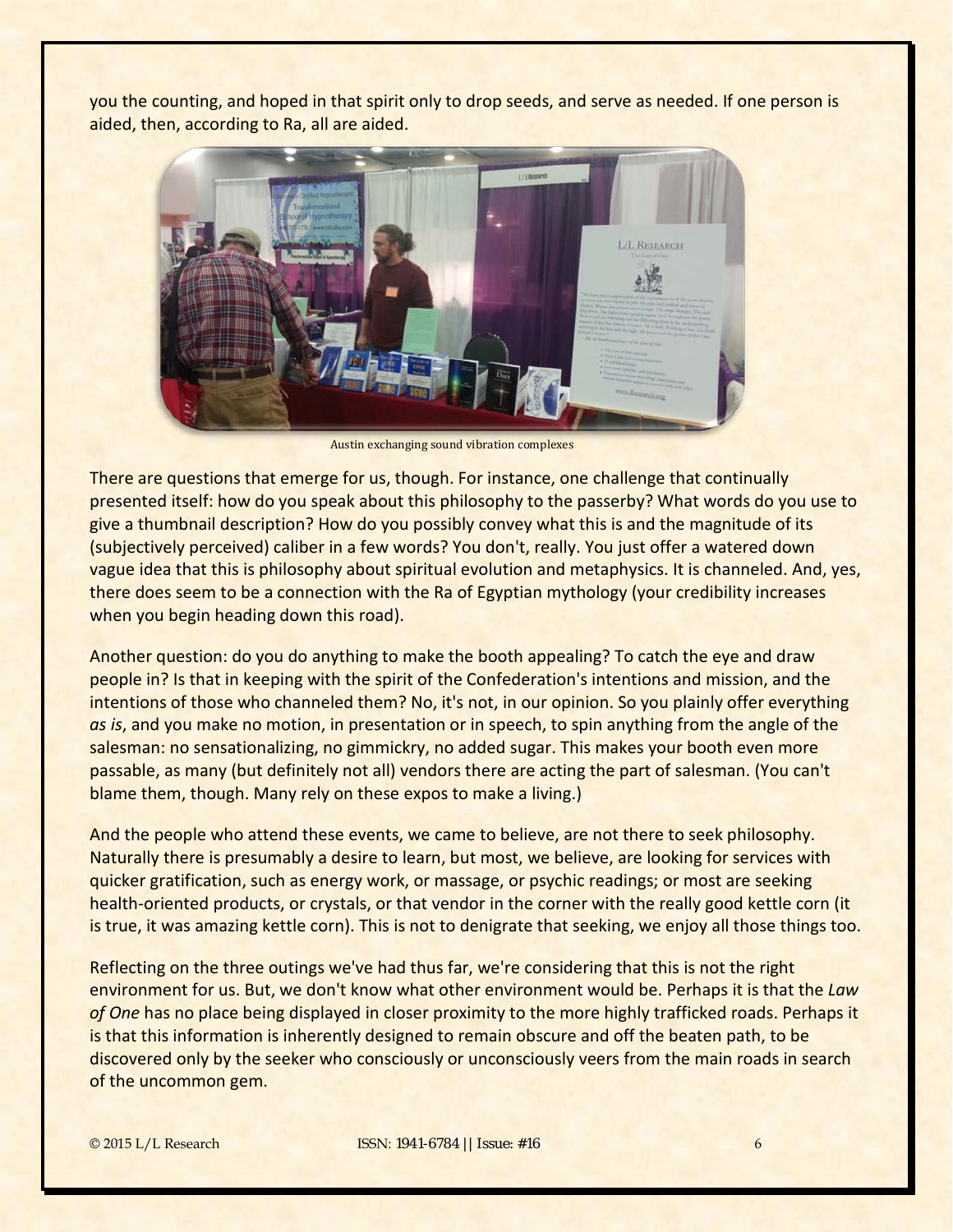And that is fine with us too. There is no need on our parts for this information to be at the collective front and center, or to add quantity to the few who study this material. But if Ra's [numbers](http://www.lawofone.info/results.php?q=36.24) are to be believed, there are many souls who may be profoundly aided by this material, as we ourselves have been. Aided not in a way that creates a dependency on the material, but in a way that empowers the seeker to recognize that they are the truth they seek, and the authors of their own experience.

So, while we do not possess the zeal of the proselytizer, and have no interest in telling a single soul that they "need" this information, we are at the same time not averse to opening as many doors to this information as possible, leaving it forever to the seeker's own unpersuaded discernment whether to step through that door, and how best to evaluate the merit of the information for themselves.

## **Wanderers' Retreat**

During the Archetypes Workshop of 2014 led by Sephira Vox, we formed a friendship with two wonderfully coupled entities, Doug K. and Kim T., who are living together on a beautiful piece of property in the foothills of the Appalachian Mountains. They have a dream for this property: to develop it into a spiritual retreat center and specifically to partner with L/L Research to host gatherings workshops on their land catered to those who resonate with the Law of One. Towards this end they've named their property "Wanderers' Retreat".



Nearby Wanderers' Retreat

Earlier this month, Austin, Gary and his wife Trish spent five beautiful days at Wanderers' Retreat with Doug, Kim, and a handful of friends exploring exactly this possibility.

Our tentative conclusion: yes! From the practical to the metaphysical to the interpersonal, so many aspects seem aligned to make this a successful collaboration. Wanderers' Retreat has the outdoor space needed to host both small and medium-sized gatherings, along with shelter in the event of inclement weather. It has plenty of space for camping alongside a nearby creek that has a small running waterfall. It is somewhat secluded, affording gatherings a level of privacy not available in the suburban home of L/L Research—opening the possibility to large fires and drum circles!—and its owners have the time, the heart, and the resolve to dedicate themselves to serving seekers in a way that honors the spirit of high integrity that Don, Carla, and Jim spent their lifetimes building, not to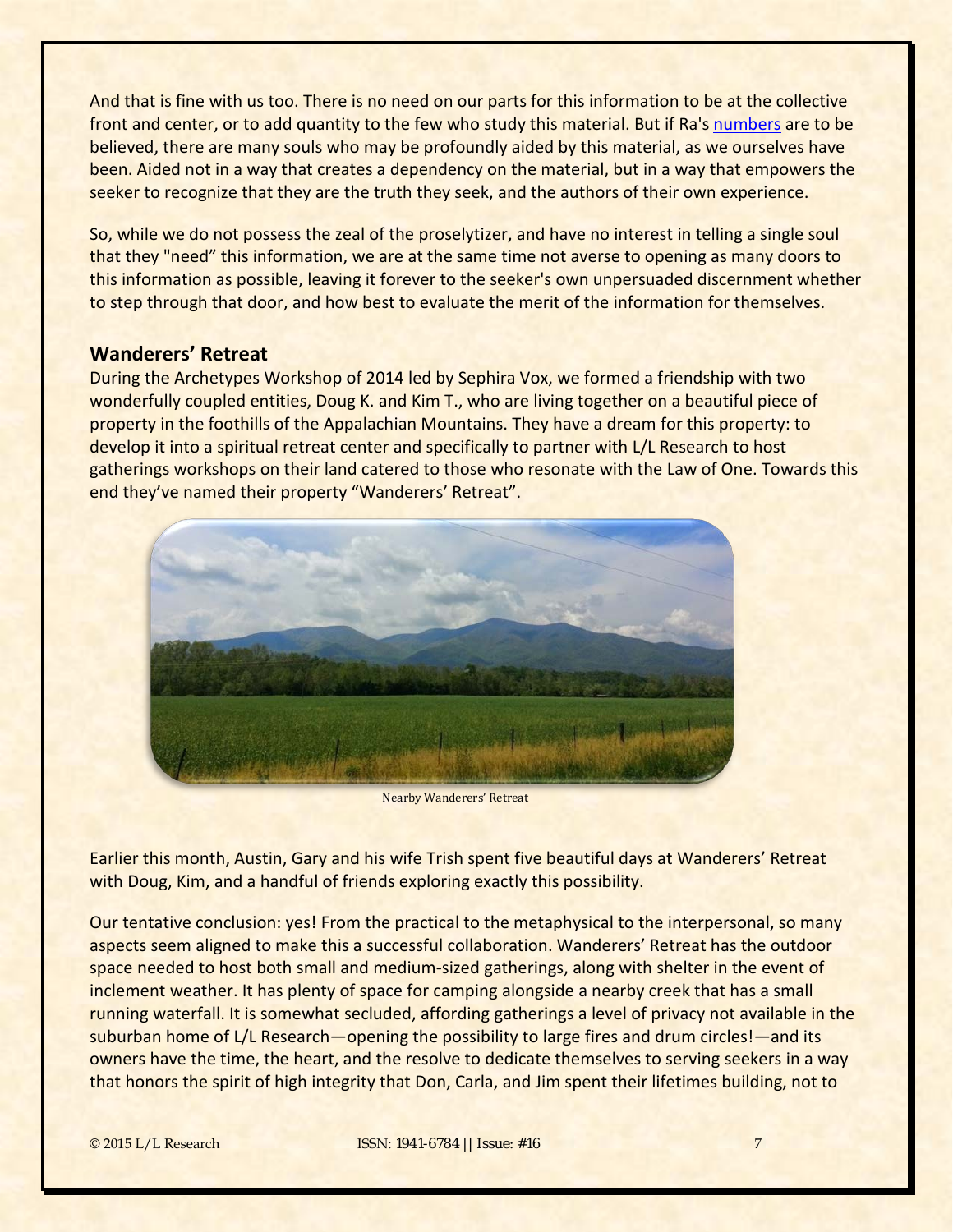mention their love for that which unites all who attend L/L Research workshops: the Confederation philosophy.

Things are off to a splendid start! They and we have a lot of work ahead of us, including building more structures on the land, but the outlook is promising. We will keep you posted!

# <span id="page-7-0"></span>**Upcoming Projects**

# **Audiobook**

Two or so years ago, a good friend of ours, Sam W. who lives just a 1.5 hour drive from us, volunteered to help create an audiobook of the *Law of One* material. Being a broadcasting and media guy, Sam had some equipment he could loan, and selflessly offered to perform all the postproduction editing work necessary to convert the recorded audio into an official audiobook.

The project was proposed to Carla and Jim, asking one to read the part of Questioner, the other of Ra. Both were enthusiastic, but due to her troublesome medical situation, Carla was unable to participate at the time, and Jim's time/energy were already claimed by her care, so we put it off until such time that Carla returned to health. With her passing, we presented the idea again to Jim, as both his energy and time have opened up. He fortunately indicated that he would love to do this, especially as it provided him a means to continue being of service to seekers, and to carry forward the work that he and Carla gave their lives to so completely.

We can't think of a better reader. Jim's enunciation is perfect and clear, his cadence steady, and his intimacy with the material second to none. He speaks with gravity and power, too, and may even carry subtle vibrations of Don and Carla into the recording.

And as of this writing, the project is officially and fully underway! We created a "studio" (*studio* herein defined as a basement bedroom dedicated to the purpose of recording which has blankets thumbtacked to the walls to help reduce



Bob Marley endorses the audiobook project

sound reverberation) to record Jim reading *The Ra Material*. Sam brought his equipment and gave us a tutorial, and Jim has already sprinted out of the gates, recording the first seven sessions within 48 hours.

It's hard to put a date on it, but it's not unreasonable to expect that we may have a first ever audiobook by the end of 2015. Many thanks in advance to Sam!

### **Resuming Public Meditations**

Since the early 1960's, even before L/L Research was L/L Research, Don Elkins was holding more-or-© 2015 L/L Research ISSN: 1941-6784 || Issue: #16 8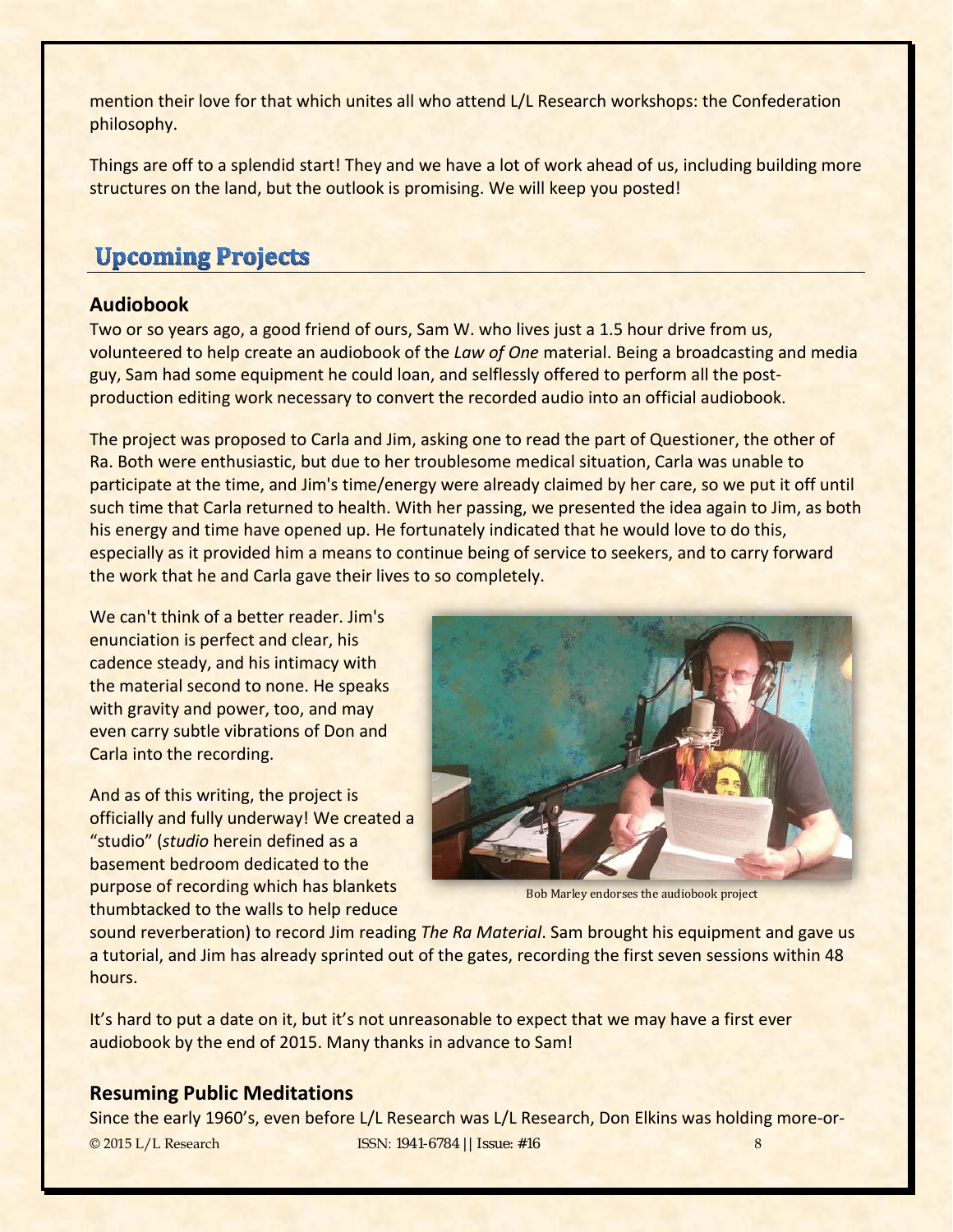less public meditations. That process become more formalized over the years, eventually including channeling. It remained a service L/L Research offered without interruption for almost fifty years. That is until it was put on hiatus when Carla had her second major spinal fusion surgery in April, 2011. In the four years between her surgery and her death, she and we together were waiting for her to recover sufficient strength before resuming the meditations. We did not know that the April, 2011 public meditation was to be Carla's final one.

We are happy to announce—and hope Carla is able to see this announcement—that we intend to resume the public meditations beginning in September. We're not sure of the format yet, but presumably it will be similar to the traditional arrangement of Saturday or Sunday evenings.

### **New Online Store**

Part of the project to transition to a new website includes an overhaul of our online store. Fortunately we needn't wait on the new website before launching the online store. We have been hard at work on creating, designing, tweaking (and tweaking again) the new store. It has a much more intuitive and smoother feel and will allow for an easier checkout process. Perhaps the best upgrade is the ability to offer various shipping options, which we were not able to do with the older online store. The new store is virtually complete and is only awaiting some finishing touches by our webmaster Steve E. Look for the new store soon!

### **New Website/Existing Archive Overhaul**

In our previous *Gatherings Newsletter*, we set a goal for ourselves of having our new website released by Summer of 2014. A quick glance at [www.llresearch.org](http://www.llresearch.org/) will reveal that, while some changes have been made, the ambitious project we first embarked upon in the fall of 2013 has still not reached full fruition. In fact, the project has revealed itself to be far more ambitious than we initially realized. The nature of the upgrade is quite complicated in its own right as we seek to unify many different aspects of the website under one system, necessitating a completely unique platform which our webmaster Steve is coding by hand from a blank slate. Add to these complications the volunteer nature of this work, and the result is not a speedy realization of the final product.

We have learned our lesson and are hesitant to offer a projected finish date for this massive project. It is still under way, and when it is finished, it will be a complete evolution of L/L Research's online presence, not only bringing the community and archive sites under the same roof, but creating much more seamless navigation for the archive site, allowing for various types of organization of the massive archive of channeling transcripts we offer. The new website will also offer much greater tools for the seeker who reads the information that we share. We are still enormously excited about the final result.

In the meantime, we decided the current archive site could use some sprucing up. Allowing Steve to dedicate his time to the new site project, Austin dusted off his old coding chops and got to work making various changes and overhauls to the site, including many updates to outdated text, various links changed and added, and most importantly, a new design for th[e Recent Updates](http://llresearch.org/recent_updates/recent_updates.aspx) page to keep track of the backlog of content now being published on a more regular basis.

Come [take a look](http://llresearch.org/) and tell us what you think!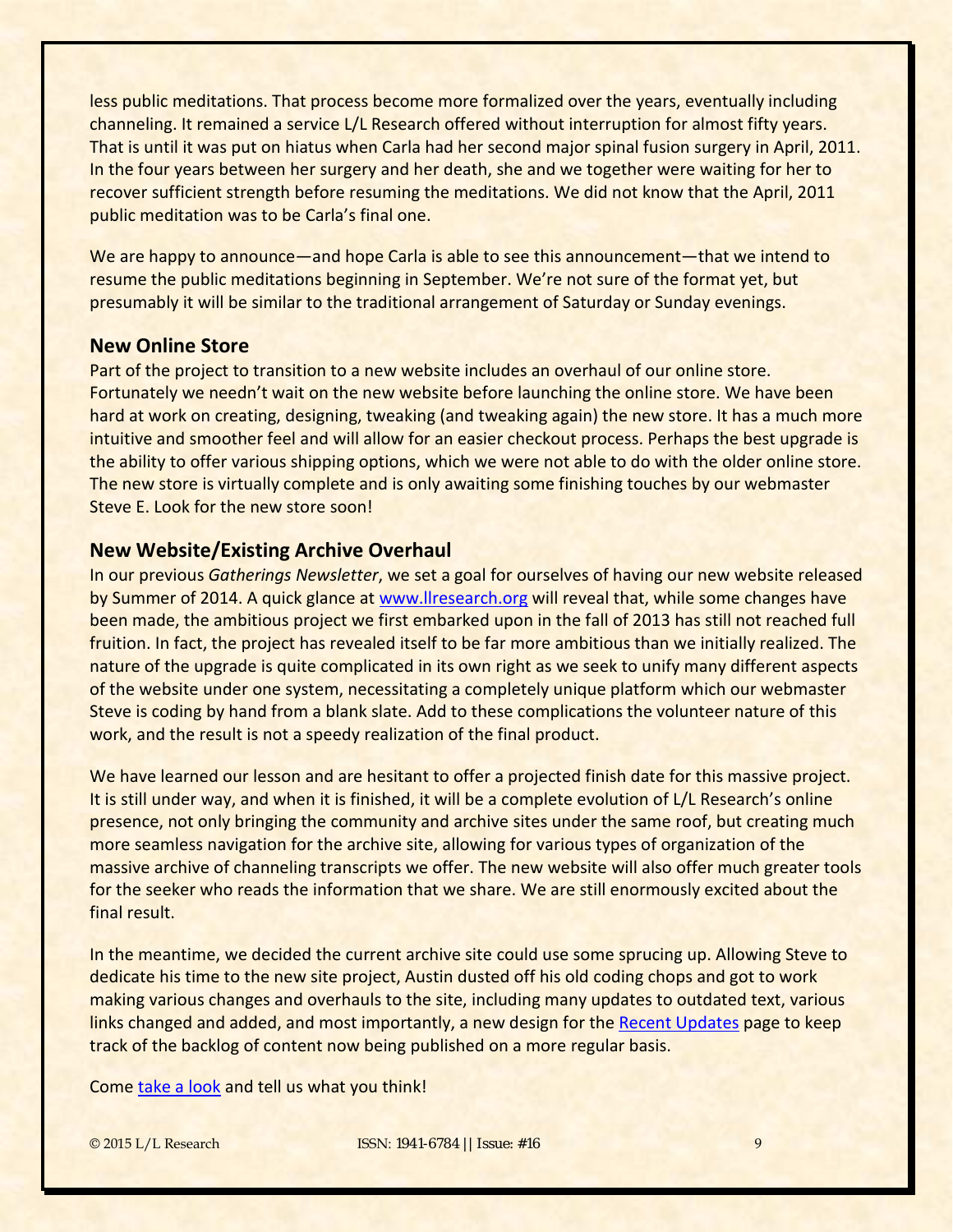# <span id="page-9-0"></span>**Ongoing Services**

# **L/L Research's Podcast,** *In the Now*

As Carla neared her transition into larger life, our weekly radio show "In the Now – Q&A with Carla and Crew" was put on hiatus. We truly loved these weekly pow-wows with the whole crew, and it gave us a great chance to interact with seekers who are interested in L/L Research material and respond to questions as best we could.

While the show could never be the same without Carla, we are continuing with our weekly shows in her honor, now with a slightly altered format. Each week, Jim, Gary, and Austin will convene to record "In the Now" (shortened title) as a podcast, to be published on Wednesday of each week on our new [Podcast page.](http://llresearch.org/podcast/default.aspx)

We will continue to discuss questions sent in from seekers. We'd love for you to send us a question or a topic to discuss! You can find instructions on how to submit a question on the [Podcast page.](http://llresearch.org/podcast/default.aspx)

#### *Seeking transcribers*

While we continue on with an "In the Now" podcast, we have embarked on a project to transcribe the archive of older radio shows with Carla. We have a few amazing volunteers chipping away at the long list of episodes in need of transcribing, and we are seeking more to help in this large task. If you're interested in helping out with this project, let us know and we can get you set up as a transcribing volunteer.

### **Basic Principles of The Law of One**

Available through the International Metaphysical University (IMU), Jim McCarty is stepping in to fill the big shoes of Carla in offering the class titled "Basic Principles of the Law of One."

**About the class**: The L/L Research group received the *Law of One* material in the early 1980s, and it has since become a hidden classic in the field of consciousness research. However, it is not easy to read. In 2010 Carla wrote an entry-level book, *Living the Law of One–101: The Choice* to give seekers an easier run at the material. This will be the text for this class.

In "Basic Principles of the Law of One," students learn about unity, free will, love and light as well as exploring the ways of polarity and the functions and use of the energy body. A student entering this course can expect to learn how to graduate from third density, the Density of Choice, and go on to fourth density, the Density of Love. Carla found the principles of this philosophy to be very helpful in her own life, and Jim looks forward to sharing this information and inspiration with you.

This class can be accessed at International Metaphysical University's course catalog page [here.](http://intermetu.com/con-604-law-of-one) This page also includes an introduction video to the class.



**EXPLORING CONSCIOUSNESS THROUGH ONLINE EDUCATION** 

Call us: 1.304.295.4411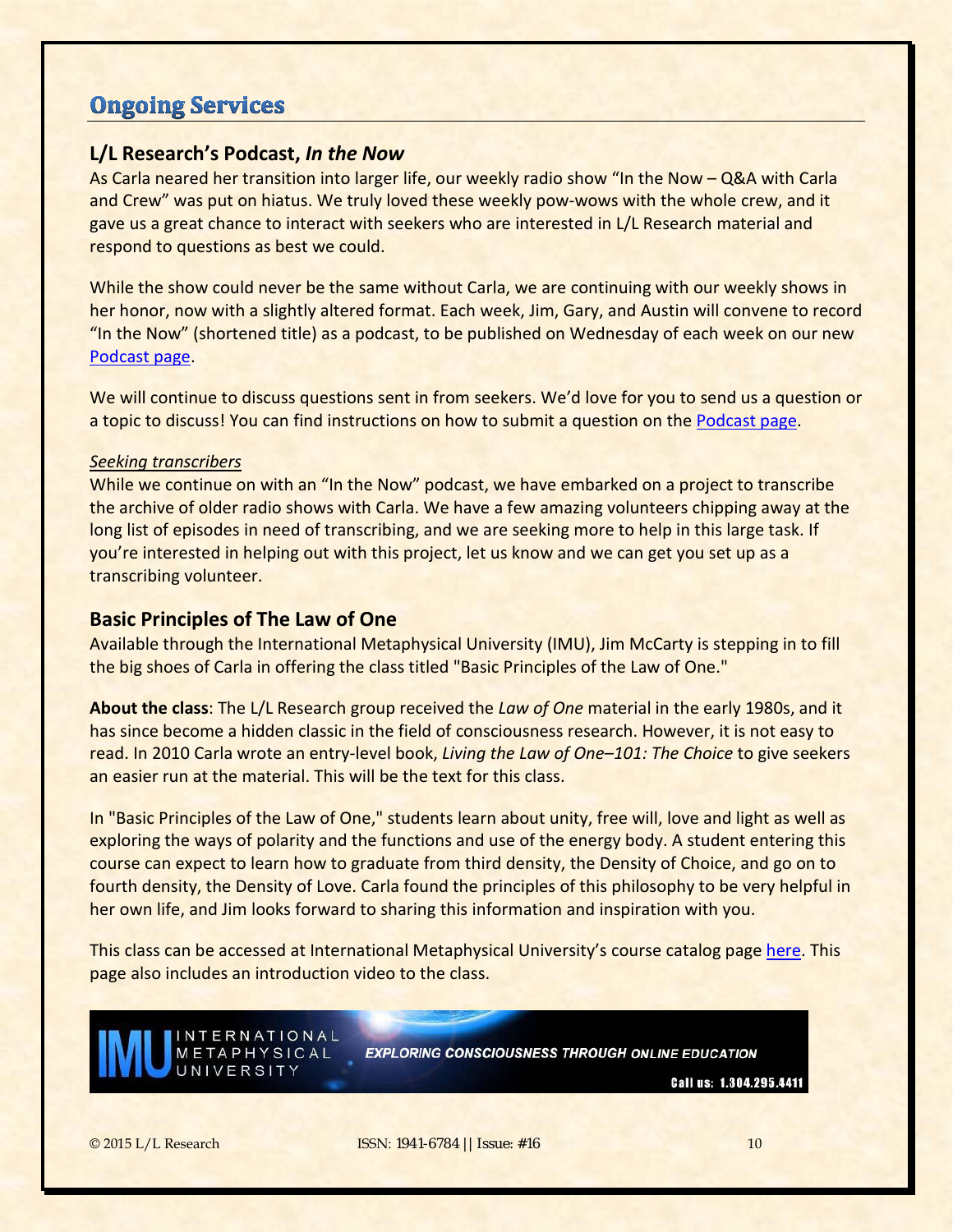### **Daily Q'uote**

We offer a "Daily Q'uote" service which features a quote from those of Q'uo - the principal source channeled by L/L Research since 1986. This is available on the home page of our community website, [www.bring4th.org,](http://www.bring4th.org/) and is the labor of love of our great friend, Fox H.

### **Camelot Journal**

In 2005, Carla L. Rueckert began the Camelot Journal to record the proceedings of her speaking tour in England. She kept the Journal going upon her return to the United States until she had back surgery on April 15, 2011 when her husband, Jim McCarty, took over writing the Journal.

Since Carla's passing on April 1, 2015, Jim keeps the daily Journal going in Carla's spirit. Gary Bean supplies the blogworthy report (the bullet points) detailing the highlights of his and Austin Bridges' work for L/L Research. It is now available in its new home [here.](http://www.bring4th.org/members.php?uid=214&catid=0)

### **Social Media**

We continue to share L/L's work through social media outlets, including

- Facebook: [www.facebook.com/llresearch](http://www.facebook.com/llresearch)
- Tumblr: <http://llresearch.tumblr.com/>
- Twitter: [https://twitter.com/ll\\_research](https://twitter.com/ll_research)
- YouTube: <https://www.youtube.com/user/LLResearch101>

Though it is mostly through Facebook that we share Q'uotes, quotes, and news updates. And in nonmomentous news: the L/L Research Facebook page has reached over 2.25 thousand likes as of May, 2015. That is a completely meaningless and arbitrary number signifying nothing in particular, but it does have a nice ring to it.

Actually, it may represent the tiny triumph of this material. With no real marketing and no big publisher behind it, the Confederation's message has nevertheless managed to travel around the globe to reach many seeking hearts. It is an exceedingly small demographic, but one whose love for this philosophy, like our own, generally remains deep and abiding.

Thank you to everyone for intersecting with this particular wavelength of love and light. It is a joy to mutually study this body of work with you and alongside you, and to receive your comments, emails, and messages.

# <span id="page-10-0"></span>**Staff & Volunteer Notes**

#### **Austin One Year**

Though Carla and Jim continued to inform and inspire, be available for questions, fulfill their positions and focus on specific projects, Gary was largely left to his lonesome in handling all the work at the helm of L/L Research, from responding to seeker emails, to managing the book shipping system, to coordinating all the volunteer work, to overseeing forums and two websites, to setting policy decisions, to juggling the finances, to producing workshops, to drawing up reports for the Board, to growing L/L Research… the list keeps going.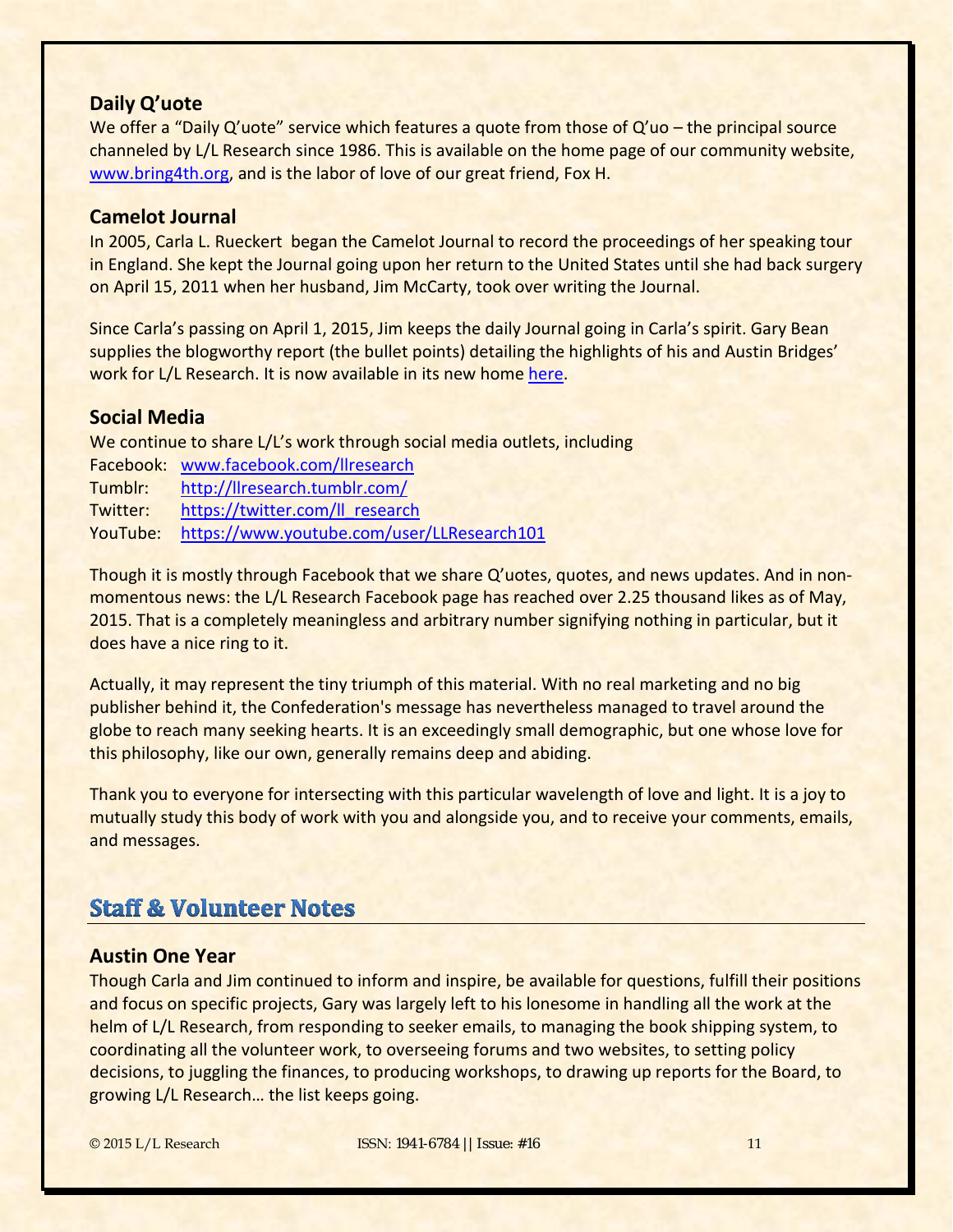Thanks to the financial aid given by a generous donor, we were able to bring in one of L/L's top volunteers to work alongside Gary in managing L/L Research in August, 2013. Austin reached a full one year of being in Louisville after the last *Gatherings Newsletter* was issued, and will hit his twoyear mark in just a few short months.

We might reflect positively on the consequences of Austin being on board, from the pressure he's taken from Gary's shoulders, to the new projects we've been able to accomplish thanks to his help (most notably the e-books, the construction of the new online store, the book orders, the managing of the *In the Now* program, the coordinating of the prison ministry, replying to seeker emails…), to the beautiful messages and listening ear he offers seekers, to the seamless operation he and Gary have made, to the fun we've had having a close friend with whom to share this amazing work. But instead we will just note that he cooks up a mean green bean casserole.

# **Prison Ministry**

Thanks to the help a generous and warm-hearted fellow who goes by the name of Azeem and lives in one of the most urban of urban environments, L/L has been able to maintain its prison ministry service, responding to the thoughts and questions and basic need for conversation from incarcerated spiritual seekers, and sending them the free books that they request. We haven't had the capacity to re-launch the quarterly *LOOP* (Law of One Prisoners) *Newsletter* initiated by the former head of the prison ministry, Lorena L., but we've been so grateful to the efforts of Azeem, and the assistance of Troy, an international friend who has faithfully responded to a few incarcerated individuals for some years now.

# **Volunteers – General**

We at L/L get to work with so many open-hearted and talented people. So much of what this organization has accomplished, stretching all the way back to the time of Don Elkins, has happened thanks to volunteer effort. Each year we offer a small token of thanks by naming those who have helped in some way, shape, or form at the bottom of this page [http://www.bring4th.org/donate/.](http://www.bring4th.org/donate/)

Among the many we could name and thank, including Aaron T., Mary A., Michelle H., and Linda H. for transcribing this year, we wish to give a special shout out to Andreas who has been gifting his time to format works for publication to the archive website, especially the notably the Portuguese and Dutch translations of the *Law of One*; to Garry Fung who serves as a moderator for the Bring4th Forums, a job that is round-the-clock demanding and not without its fair share of abuse; and to Steve E. who juggles webmastering two websites while attempting to build L/L a new website to unify the two, a lot of it on Steve's commute to and from work.

# **Peter Pan Grows Up**

Gary Bean, the guy behind the curtain at L/L, got himself married last year to the love of his life! His [blog post.](http://www.bring4th.org/archive.php?uid=45&catid=all&m=10&d=21&y=2014)



# <span id="page-11-0"></span>**Financial**

At the end of 2012, a seeker and wealthy donor named Larry turned his sights onto L/L Research and generously granted us an unprecedented level of no-strings-attached donations that helped to boost our capacity incredibly. As a result our minds were freed for the very first time from the annual © 2015 L/L Research ISSN: 1941-6784 || Issue: #16 12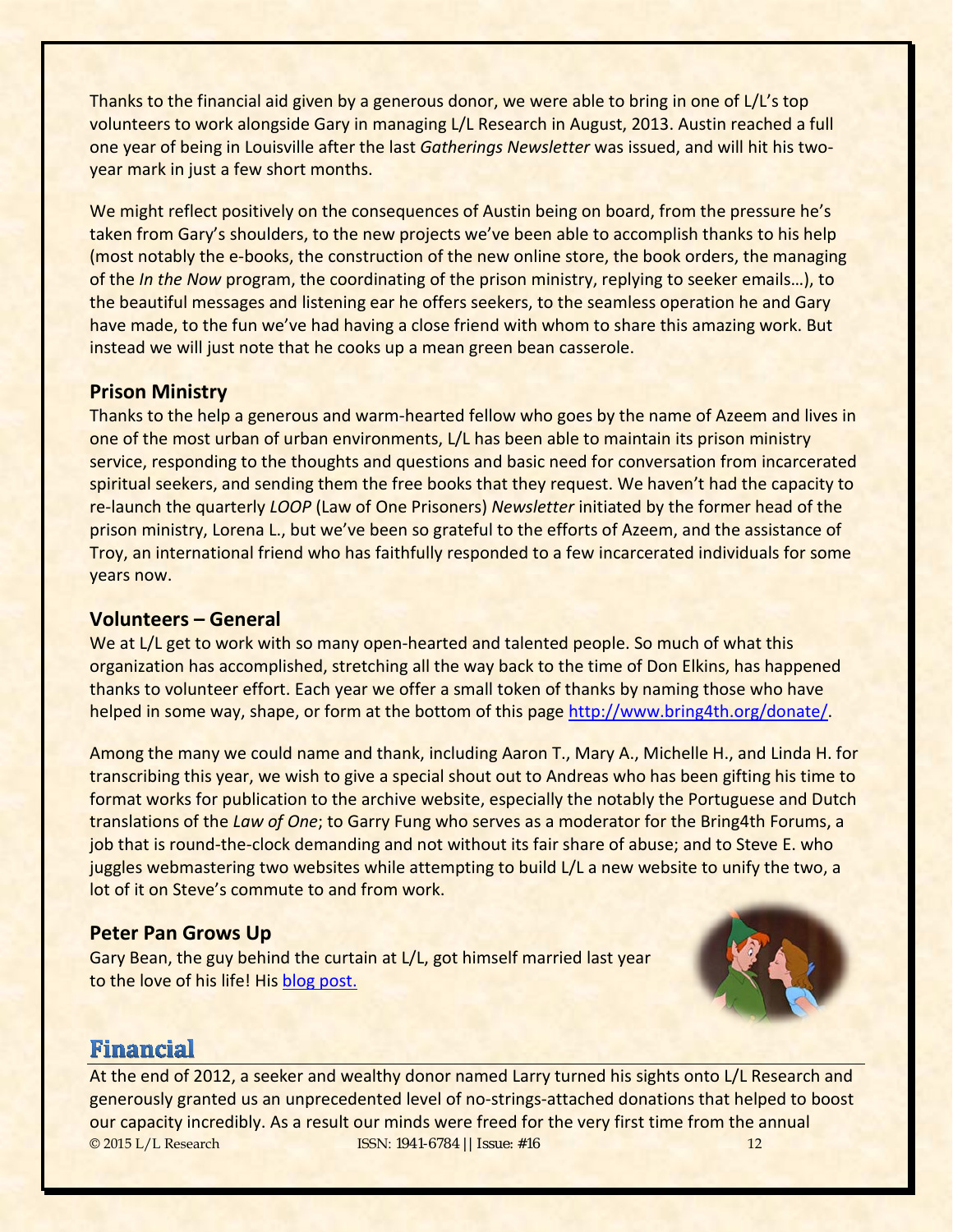predicament of wondering if we would have enough money to meet the operational needs of L/L Research. (As we near the end of each year we invariably begin running on fumes.)

It was a glorious time that allowed us to bring Austin into the office to work alongside Gary, and Jim to retire his lawnservice work, freeing up both Jim and Gary to devote themselves more fully to L/L Research, and, in Jim's case, to be present for the always increasing needs of Carla's medically challenged friend, the physical complex, as Ra would call it. All good things must come to an end, though, as they say. The donor's final donation was made in December, 2014. We thank Larry from the bottom of our hearts for the time he gave us together in support of the mission of L/L Research.

The four years prior to Larry's entrance onto the stage, L/L Research earned an average annual gross revenue of approximately \$80,000 total. This included all online store sales, donations, tuition for workshops, and pennies we found on the ground. We anticipate returning to a similar budget now that the large donation has ended, but fortunately we saved up a bit of that donation, so there should be no fumage, we hope, in the next year or so.

And we are happy to report that thanks to the kind-hearted generosity of 195 different donors, L/L Research received 43.3 thousand dollars in donations last year, 33.6 of which was received during our annual fundraiser. Thank you so much everyone for keeping our lights on!

# <span id="page-12-0"></span>**Other Items of Interest**

### **The Architecture**

Friend of L/L Research and philosopher with a special focus on the archetypes, Joseph Dartez, has been hard at work on a new project titled "The Architecture," a modern take on the archetypal nature of our minds and experiences. While inspired by his study of Ra's tarot, this project offers a fresh breath of life into arcane nature of the archetype information within the Law of One.

Many readers find the information on archetypes the most difficult portion of the material to penetrate. Joseph attempts to make these concepts more approachable and attainable. The project is worth a look if you're interested in a deepened and alternative perspective on the information given by Ra:<http://thearchitecture.josephdartez.com/>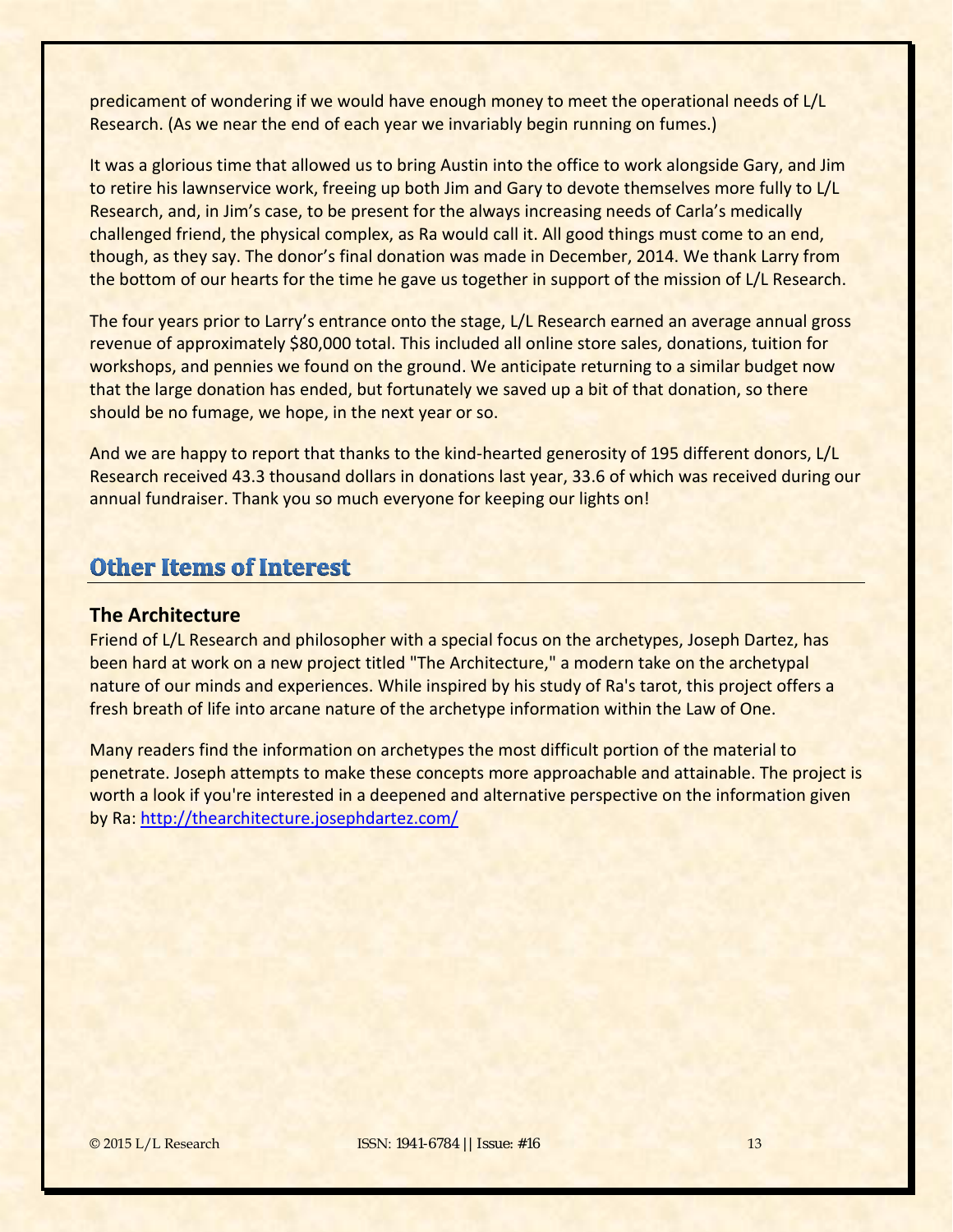# **Bon Voyage**

Well, I think that I have finally finished all the transplanting of various kinds of flowers in all the flower beds around Camelot. It's always a labor of love to get each flower in its proper place for the overall effect to shine the Creator's love right back at us. That's the way everything seems to work here at L/L Research. We do a lot of planting of ideas and dreams, and with constant attention and creative enhancements we try to let the Creator's light shine through our hearts, smiles, and hands. It is such a joy to know that we have a family of seekers and readers all over the world who enjoy wandering in the L/L gardens here at Camelot and on our web site, in our online store, and in this *Gatherings Newsletter*. May your summer be blessed with beauty and richness in your hearts and in your lives. – Jim McCarty



# <span id="page-13-0"></span>**Other Law of One Study Groups**

Helping to connect seekers and wanders has been a goal of L/L Research's. We have two specific means to help facilitate this on our Bring4th website:

### > [The Seeker Connector Page](http://www.bring4th.org/community/)

Here you can place a pin on a map, leave contact information, and explore other pins.

#### $\triangleright$  [The Meet-Up Area](http://www.bring4th.org/forums/forumdisplay.php?fid=6)

A forum designed with geographic-specific thread subjects to help people find one another.

The following is an alphabetical list of study groups forming or already formed around the world along with their contact information. Feel free to join them in study if you find yourself in their neck of the woods!

*If you would like to see your group added to or removed from this list, please let us know.*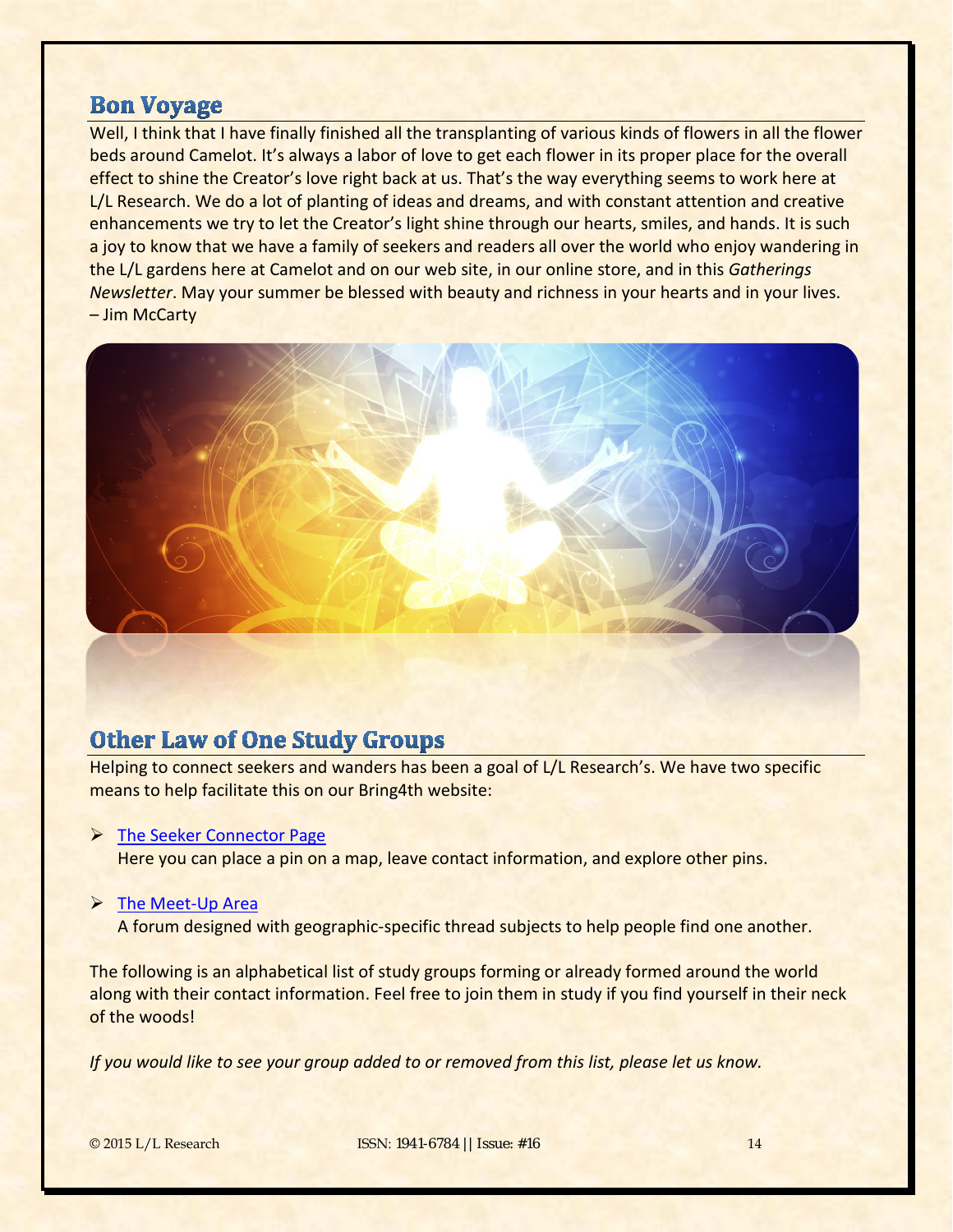#### **Brazilian Law of One Study Group**

Santo André, SP, Brazil Headed by Edgard Damiani [edamiani@gmail.com](mailto:edamiani@gmail.com)

"We are studying the Lo1 philosophy in tandem with Jungian psychology, and it has been shown a very fruitful path. We're trying to focus more on the non-transient matters, specially regarding inteligent infinity, the primal distortions, densities, rays, harvest, disciplines of personality, self knowledge and practical application of all these principles in relation to life's catalysts."

### **The Chandler Law of One Study Group**

Headed by Carole Manna [carolejmanna@yahoo.com](mailto:carolejmanna@yahoo.com)

Update: The Chandler Law of One Study Group has disbanded. Carole remains interested in forming a study group centered on the *Law of One* and asks that you please contact her if interested.

#### **Literra Law of One Study Group**

Spring Green, WI [Literra@merr.com](mailto:Literra@merr.com)

"The Spring Green (Wisconsin) Law of One Study Group hosted by Jim Pfefferkorn: The monthly meeting (usually for 4 hours on a Sunday afternoon) format starts with a brief meditation, followed by introductions, then opening the floor for discussion of anything attendees wish to explore pertaining to the Law of One, and sometimes Jim will lead us in covering some material from his workbook "The Soul and The Creation, based on the Law of One," (which is available for \$20 plus shipping). We break halfway for some munchies and beverages folks have brought. Socializing during the break is heartwarming and a highlight of the gathering. We reconvene and continue with more discussion and close by gathering in circle and chanting "OM."

#### **The Memphis Law of One Study Group – local and Google Hangout**

Location: Prema Healing Meditation. 5658 S. Rex Rd, Memphis, TN 38119 Led by Dean Graves [deanhalf@gmail.com](mailto:deanhalf@gmail.com) (901) 308-4599

"We meet the 2nd and 4th Sunday of every month (holidays excepted) from 2 to 4 PM CST. The group is small and varies in size, with some local to Memphis, TN and some participating via Google Hangout. The format for the meeting follows the session order, reading the current session and discussing various portions that are not well understood by everyone. It is an informal process but the participants tend to be quite familiar with the material. Seekers new to the material are always welcome though. For those not able to be physically present in Memphis, we can accommodate up to ten people on our Google Hangout connection. Please check with me to see if we have any openings. We would love your addition to our group."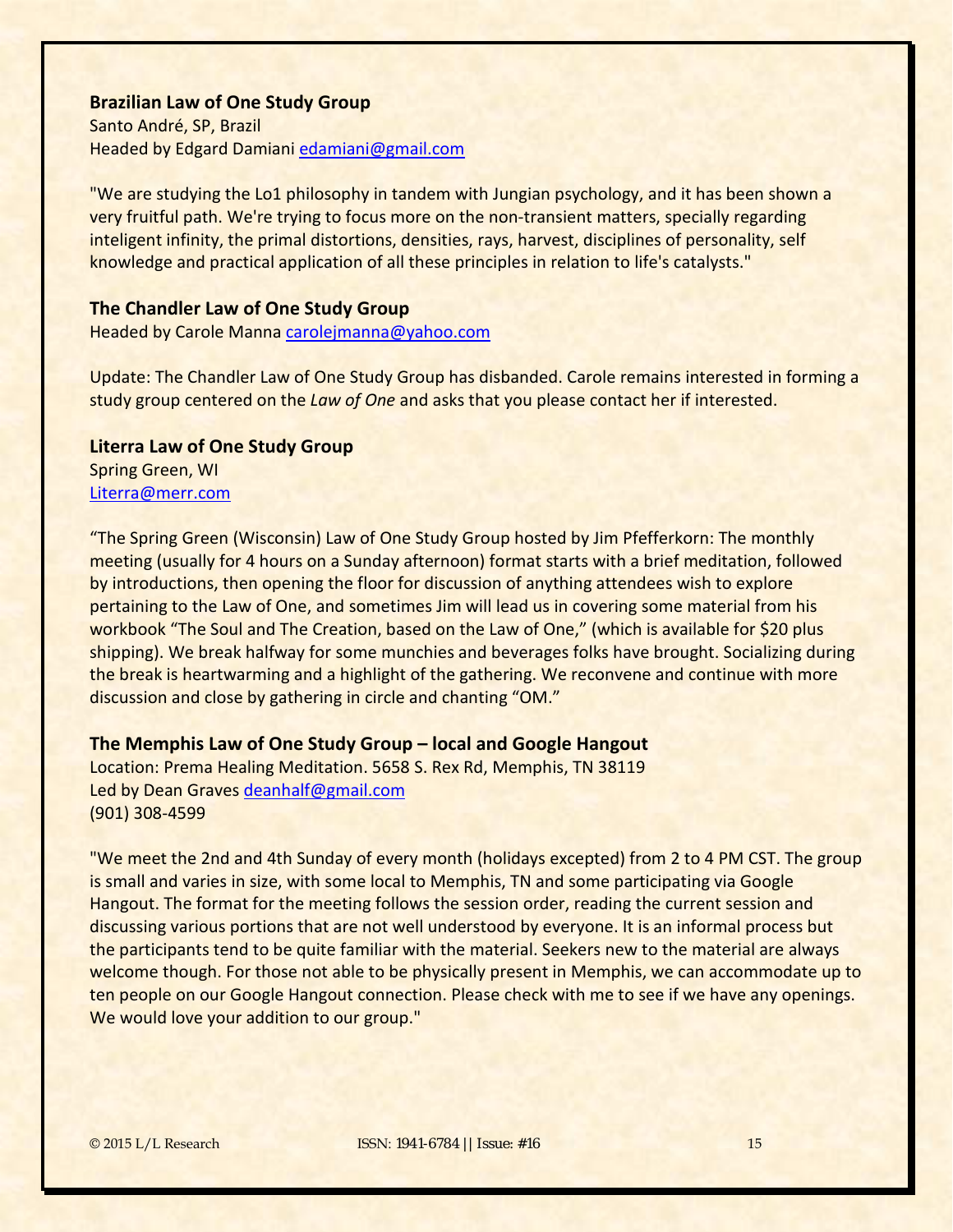## **The New Providence Meditation Group of the Antietam Valley**

Keedysville, Maryland Headed by Richard Cook [meditateantietam@outlook.com](mailto:meditateantietam@outlook.com)

"This is a group founded by long-time students and practitioners of the Law of One that focuses on Christ-centered meditation and metaphysical studies. One of our present topics is the teachings of Emanuel Swedenborg (1688-1772), whom we consider a great prophet of the New Age. Another is the writings of Emma Curtis Hopkins (1849-1925). Email us if you would like to drop by. We are about 30 minutes from I-81 near Hagerstown, MD. We meet the first and third Sundays of each month."

### **L/L Research Law of One Study Group**

Louisville, KY Led by Carla Rueckert-McCarty and Jim McCarty [contact@llresearch.org](mailto:contact@llresearch.org)

Public meditations are held every Saturday at 8 PM from September through May. In the event of a fifth Saturday in the month. All are welcome! Please contact us if interested in stopping by.

### **The Oslo Law of One Study Group**

Oslo, Norway Headed by Carl Henrik Janson [chjan@online.no](mailto:chjan@online.no) +4795104800 and Hanne Mette Janson [hannemette@online.no](mailto:hannemette@online.no) +4795212295

### **Taiwan - Chia-Yi LoO Study Group**

We do not have a fixed location. Please contact Lady Mu-Dan (aka: Lisa) by cell phone: 0910845158.

We meet monthly, usually the third Saturday. During our meetings we focus on the Law of One books. Currently, as of May, 2015, we are working through the middle of LOO Book I.

### **Taiwan - Taichung LoO Study Group**

The Seth Foundation, Headquater Contact telephone/FAX: (04)22364612

We have been gathering once per month since 2007. We study the Law of One books. Currently, as of May, 2015, we are working through LOO Book V.

### **Taiwan - Taipei LoO Study Group**

Headed by Terry Hsu Cell# 0916223412; LINE id: terahsu 1F., No.4, Ln. 79, Jingren St., Wenshan Dist., Taipei City 116, Taiwan (R.O.C.)

We study the the Law of One books on the second and fourth Tuesday evening of each month. Currently, as of May, 2015, we just began the study of LOO Book II.